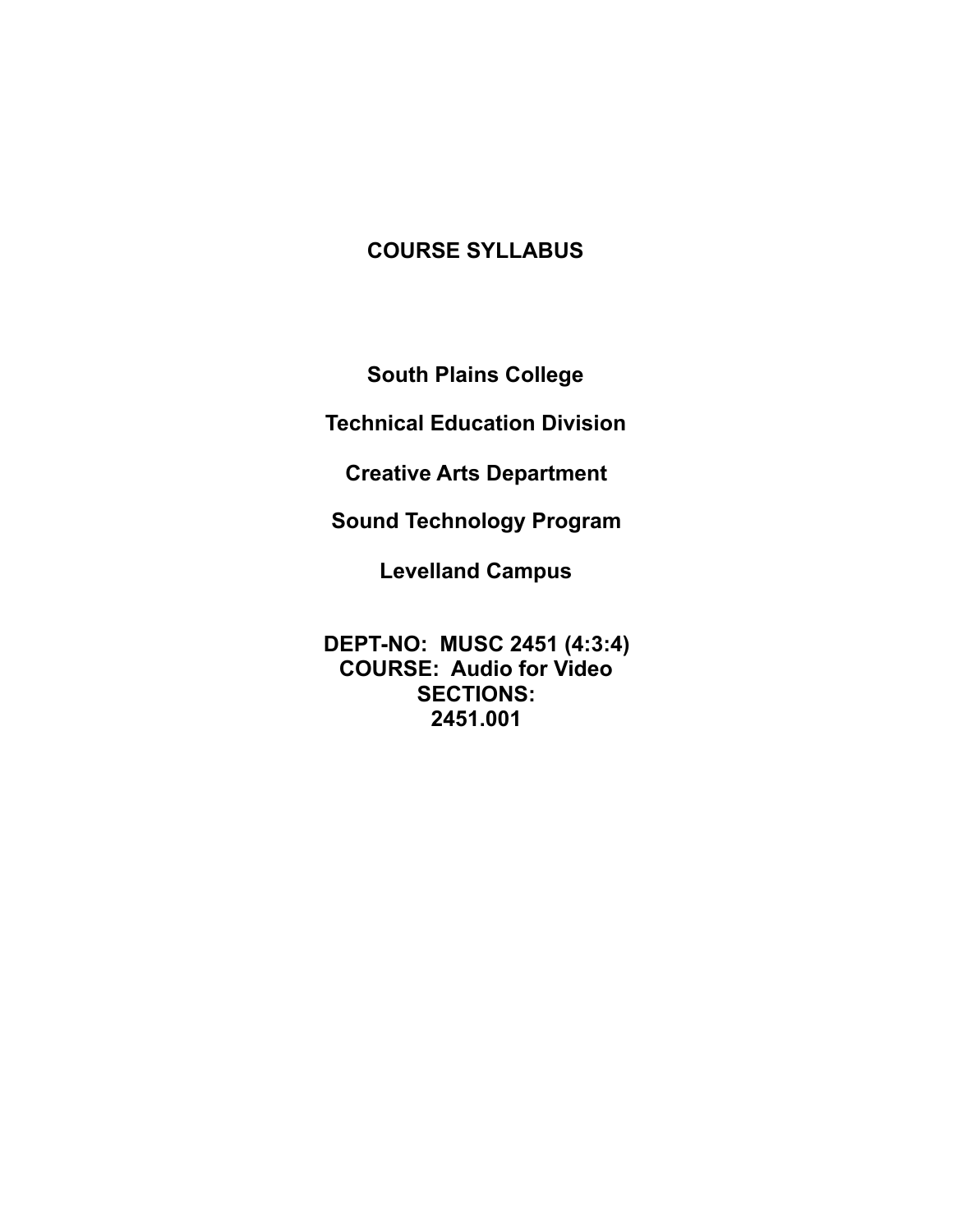## **COURSE SYLLABUS**

**COURSE TITLE:** MUSC 2451 Audio for Video **INSTRUCTOR:** Dolf Guardiola **OFFICE:** Creative Arts Building CA119 **PHONE:** 806-894-9611 x 2273 (direct line: 716-2273) **E-MAIL**: rguardiola@southplainscollege.edu **OFFICE HOURS:** POSTED ON INSTRUCTORS DOOR and online (see Communication section) **WEB SITE:** http://southplainscollege.blackboard.com/

# SOUTH PLAINS COLLEGE IMPROVES EACH STUDENT'S LIFE

- **I.** GENERAL COURSE INFORMATION**:** 
	- a. **Course Description:** This is an advanced course covering audio production techniques for video productions; including synchronization; automated mix-down techniques; audio post-production for video; editing techniques; and live/on-location recording techniques and procedures.
	- b. **Course Learning Outcomes:** The student will prepare for, setup, and mix live music performances; demonstrate synchronization of audio and video; and complete live, simulated live, and non-linear post-production audio mixes. Mastering this material will enable the student to handle the specific demands of audio production in video-related fields.
	- c. **Course Competencies:** To receive a passing grade for this course a student must receive a 70% or higher grade on the competency exam at the end of the semester, and be able to master at least 60% of the skills and knowledge demonstrated throughout the semester. The areas of concentration will include: mixing live audio for broadcast to industry accepted levels and standards, laying back audio post-production mixes to video, creating sound beds for edited video, and basic audio post-production techniques in utilizing Pro Tools software and hardware.
	- d. **Academic Integrity:** It is the aim of the faculty of South Plains College to foster a spirit of complete honesty and a high standard of integrity. The attempt of any student to present as his or her own any work, which he or she has not honestly performed is regarded by the faculty and administration as a serious offense and renders the offender liable to serious consequences, possibly suspension. Students should refer to the SPC General Catalog policy regarding consequences for cheating and plagiarism. (See "Academic Integrity" as well as "Student Conduct" sections in the college catalog). At times, working with other students is encouraged for some assignments. If you have a question as to whether you may work with other students on any assignment, ask your instructor.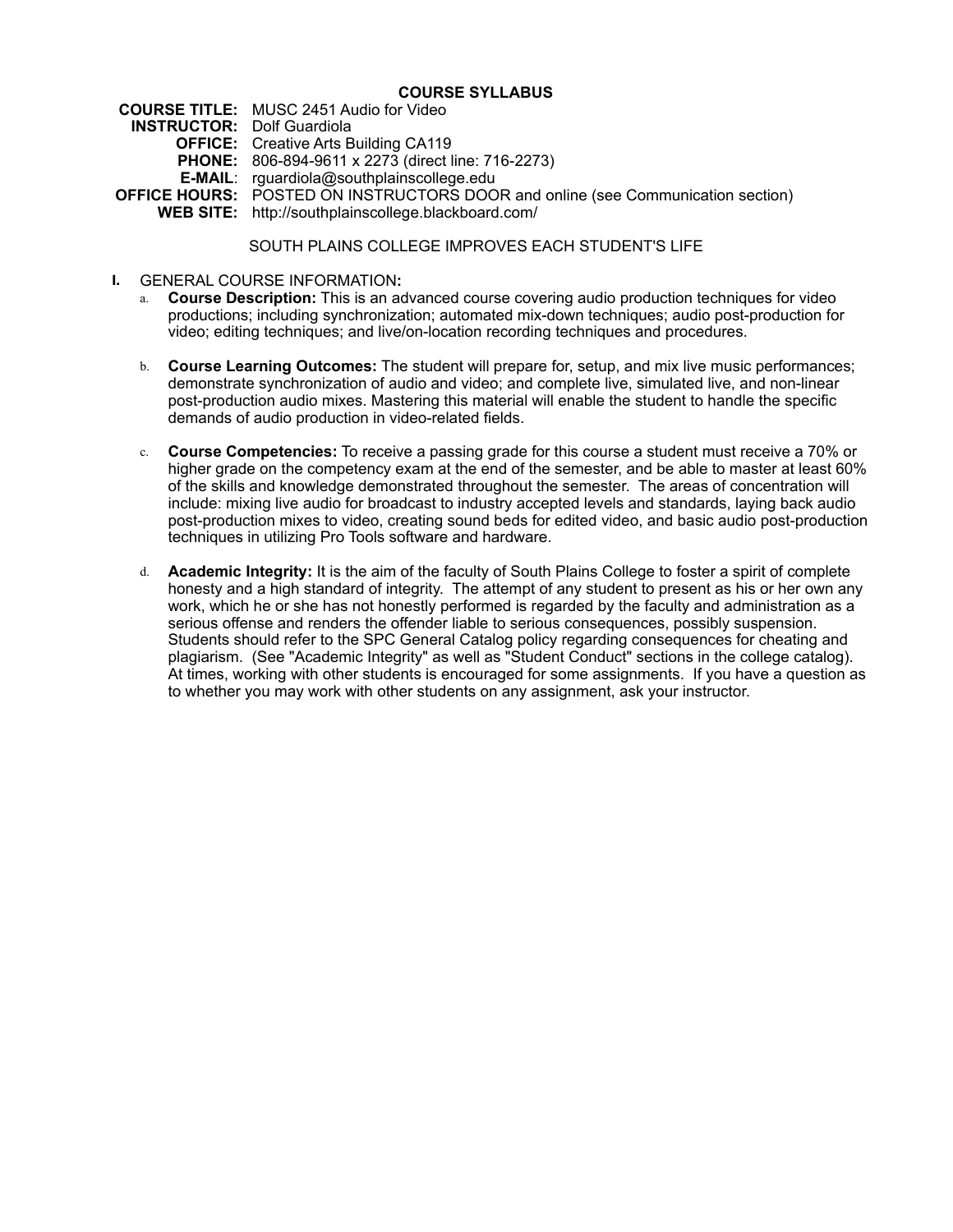- II. SPECIFIC COURSE/INSTRUCTOR REQUIREMENTS:
	- a. **Textbooks**:
		- i. See instructor .
	- b. **Attendance Policy:** Attendance is a major component of the Daily Grade. Any student may be withdrawn from the course at the instructor's discretion if either 1) in compliance with the general attendance policy of South Plains College, a student fails to attend class for two consecutive weeks; 2) if the student has in excess of 3 excused or unexcused absences; or 3) it is determined by the instructor based on the student's grades and attendance record that the student is unable to pass the course. **Due to the amount and technical nature of the information it is imperative that students attend and are attentive during class time**.

Any student not present when roll is taken will be counted absent. A student who comes in after roll is taken can request that the absence be changed to a tardy after the class is over**.**

Excessive Absences/Drops: In order to avoid a grade of "F" appearing on his/her transcript, the student should formally withdraw from the class if she/he no longer plans to attend. Students who receive financial aid and have excessive absences will be reported to the Dean of Students.

## **Assignments, Quizzes, etc. missed may only be made up if arrangements are made with the instructor prior to the absence. Call or email the instructor if you are not going to be able to attend.**

*Consistent with the latest CDC recommendations, we have revised our guidance for students, faculty, and staff who have a known exposure or have tested positive. Anyone with a known exposure should wear a mask for 10 days and should seek a COVID-19 test on day five after exposure. If you test positive or develop symptoms, you should immediately self-isolate and seek a COVID-19 test. Please immediately notify your instructor, supervisor, and DeEtte Edens, Associate Director of Health and Wellness, any time you test positive for COVID-19. Anyone who tests positive is required to self-isolate for five days. Following the five-day isolation period, if you are asymptomatic or your symptoms are resolving, you may return to work or class but should wear a mask for five additional days. If you are still symptomatic, please contact DeEtte Edens at [dedens@southplainscollege.edu](mailto:dedens@southplainscollege.edu%22%20%5Ct%20%22_blank) or 806-716-2376 prior to your return date.*

- c. **Assignment Policy:** Students will be required to complete various out-of-class assignments and projects. Details regarding these projects and assignments will be distributed to the class. **Work missed can only be made up if arrangements are made with the instructor prior to the absence. Call or email the instructor if you are not going to be able to attend.**
- d. **Workload Policy**: For college level courses you should plan on 2 hours of work outside of the classroom for every hour in the classroom. This means for a 4-credit course, like this course, you should plan on 8 hours a week for readings, homework, projects, etc. So please plan accordingly!
- e. **Weekly Preparation**: Prior to each class meeting, you are expected to have 1) read the assigned readings and 2) completed any class or homework assignments.

# f. **Communication:**

- Office Hours: My regular office hours will be posted on my door and are also available online on Blackboard. Other meeting times can be arranged by appointment. You may stop by my office at anytime, however, making an appointment will ensure my undivided attention. If at anytime during the semester you require help or special consideration regarding any subject, please feel free to contact me. I encourage you to utilize these office hours and appointments.
- ii. E-mail: I will utilize e-mail during the course of the semester to communicate with you. It is important that you have an active email and know how to use (or learn) e-mail, the Internet, and computing in general (such as word processing, graphics, and database management) as part of your college education.
- iii. I will utilize Blackboard (url listed at the beginning of this syllabus) to post presentations, documents, hand-outs, additional required readings and other communications online. If you have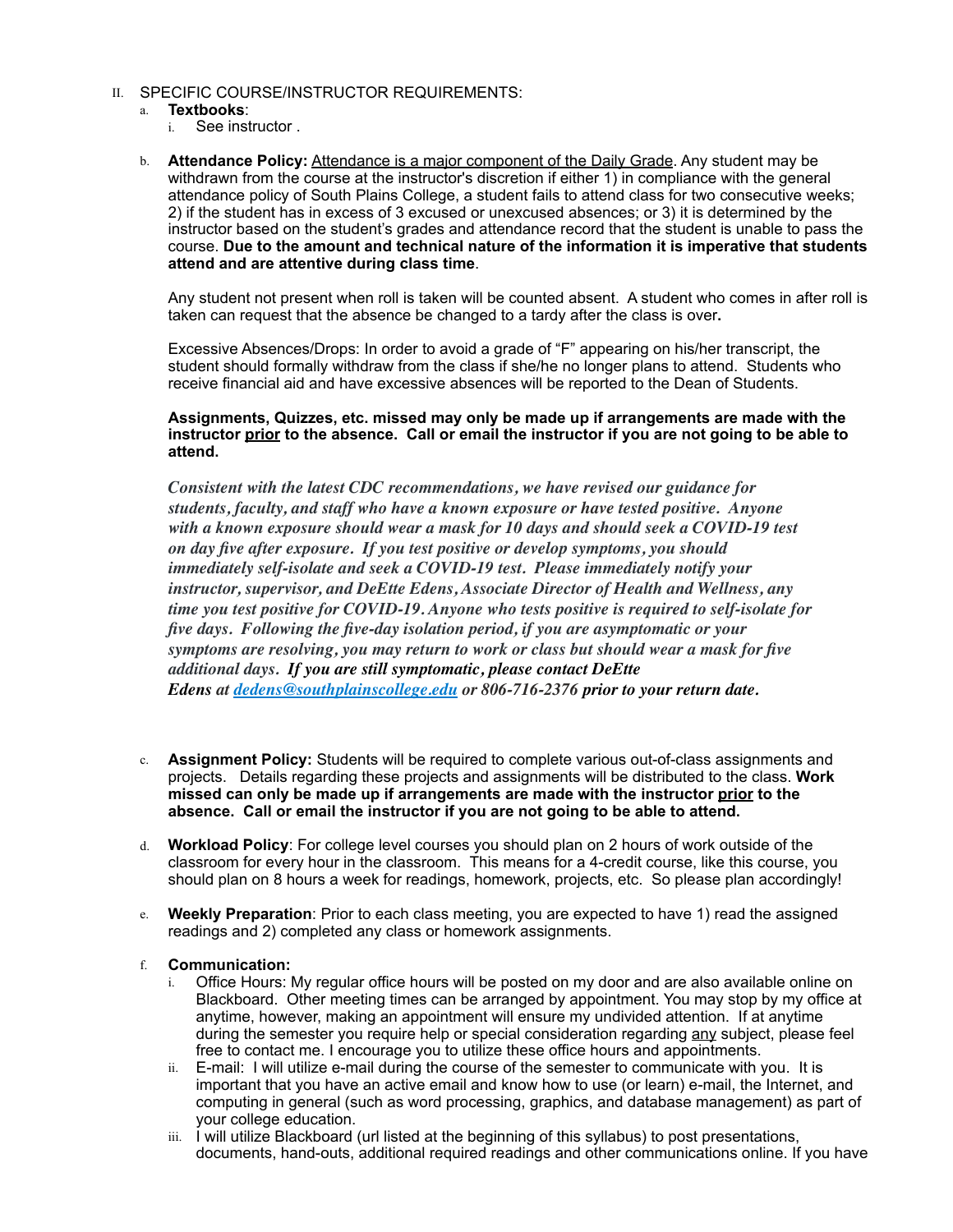questions regarding Blackboard please see your instructor or go log-on to your MySPC page, which also can link you to Blackboard.

- iv. I will use Remind to send informational texts to students. Text either @a4v to (469) 502-7966 to subscribe to my Remind account.
- g. **Grading Policy:** Students will be graded by examination, assignments, in-class exercises, projects, class participation, and quizzes.
	- i. Daily Grade will represent 25% of your final grade.
	- Show Assignments will represent 25% of your final grade.
	- iii. Projects will represent 25% of your final grade.
	- iv. Competencies will represent 25% of your final grade.

## **Grading Format:**

- v.  $A = 90 100\%$ ; B = 80 89%; C = 70 79%; D = 60 69%; F = 0 59%
- vi. The instructor reserves the right to drop any student if the student's overall grade is below 60%.

#### b. **Miscellaneous:**

- i. There will be no phones, pagers, PDA's, or electronic devices of any nature allowed during class, shows or testing.
- ii. All electronic devices, including cell phones and computers, must be turned off during class unless you have received instructor permission prior to class. Any student that violates the above will receive a "0" for that day and be asked to leave with an absence.
- iii. Using phones or text messaging during class will result in immediate dismissal from the class and result in an unexcused absence for that class period. If you must take a call or read/answer a text message please leave the classroom, as making/taking calls and text messaging during class is distracting to the instructor and other students. Leaving class repeatedly to make/take calls or text messages will result in a loss of professionalism points.
- iv. I expect: students to be on time, awake & attentive, respectful, and complete the assignments and readings on-time.
- v. The student can expect: class to start and end on-time, proper time to prepare for tests and complete assignments, and to be treated with respect.
- c. **Late Policy:** All materials to be turned in (papers, assignments, etc) are due at the beginning of class on the due date. Any assignment or homework received after the class period on the due date will be penalized based on the following, using business/school days M-F:
	- i. 1 day late: 2.5% deduction; 2 days late: 5% deduction; 3 days late: 10%; and 4 days to 1 week late: 25% deduction; Late assignments **will not be accepted after 1 week** and will receive a zero.
	- ii. There may be some assignments or projects where this late policy will not apply and the project or assignment will not be accepted beyond the due date. This will be communicated on the project details handout for the project or assignment.

#### II. DESCRIPTIONS**:**

- **Class Participation**: Active participation in this course is required and is an important part of the learning process. Class participation points will be earned for your active participation during class discussions, class exercises, and in-class audio for video projects. Class participation points may be lost for absence, lateness, leaving class early, and/or talking during lectures and in-class projects. Students are expected to participate in various in-class activities that are designed to enhance the learning process. The points from these activities may not be made up in the event of an absence.
- b. **Examinations**: The tests will be made up of any combination of multiple-choice, true/false, matching, fill-in-the-blank, hands-on, and other various formats.
- c. **Quizzes**: There will be announced and unannounced quizzes given before, during, or at the end of class. Quizzes will cover lecture material as well as the assigned readings. These quizzes are intended to give the student an idea of how certain topics will be assessed on examinations, and to give the instructor feedback on the student's mastery of topics.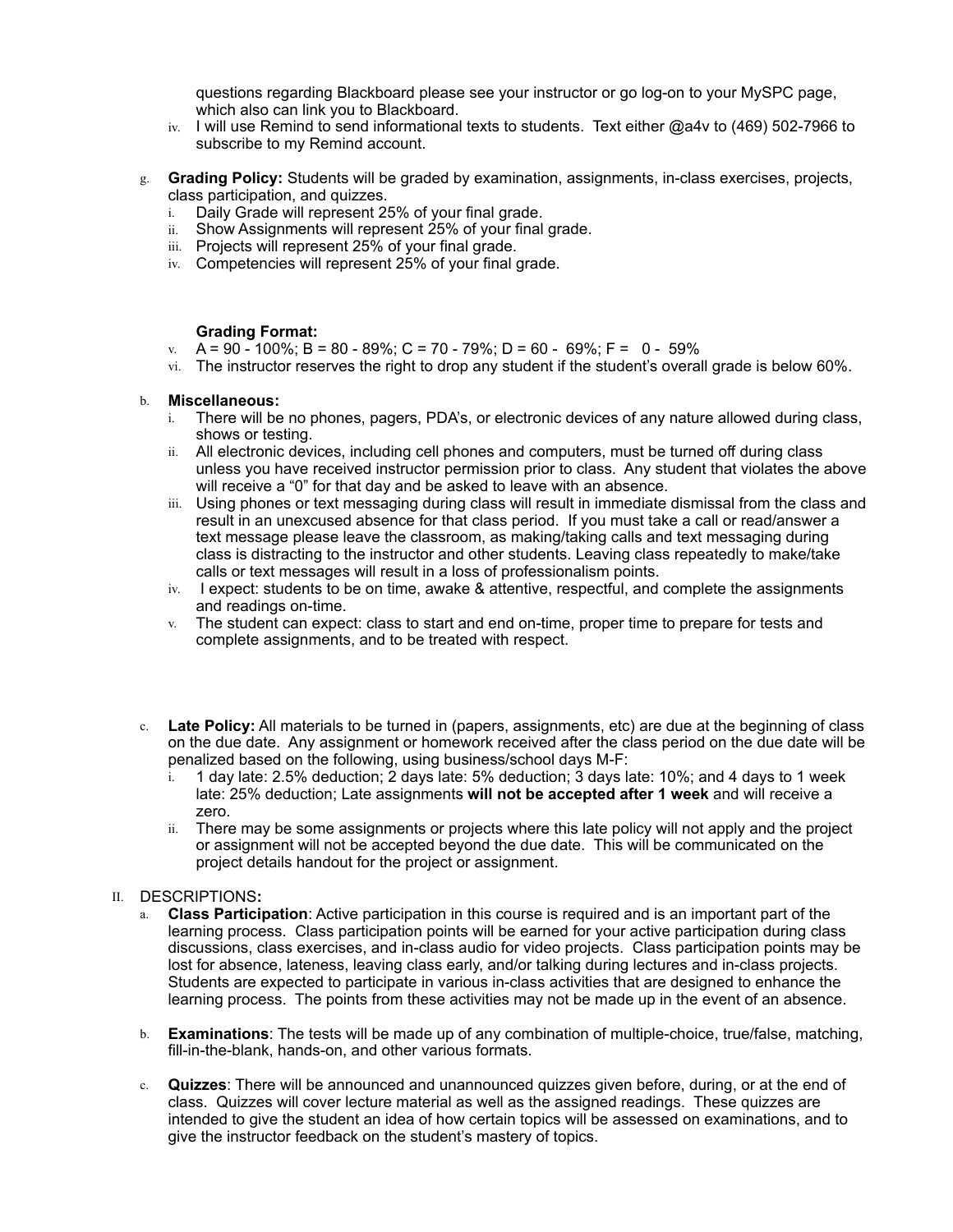d. **Out-of-Class Exercises & Assignments**: There will be several exercises and assignments that will be completed outside of class. These exercises and assignments will be designed to allow the student to practice the techniques taught during lectures.

# e. **Projects & Assignments**:

- i. You will be responsible for several projects and assignments that will be completed outside of normal class time. Students will engineer several shows some during class time and several outside of the scheduled class period.
- ii. Students will receive priority studio time to work on out-of-class projects and assignments. Most will be able to be completed by booking the Tom T. Hall control room or using the Pro Tools systems in CA 135.
- iii. Students must follow all recording studio rules and regulations as posted in each studio. The student engineer is responsible for making all participants in the session aware of proper procedures. If participants are unwilling to comply with studio rules, the student engineer should notify the staff member on studio watch or an instructor. Non-compliance with studio rules constitutes grounds for loss of studio privileges.
- iv. Students must follow the rules regarding the proper place to store their studio projects on any SPC Sound Technology department computer. The details will be discussed in class. Failure to follow the rules may result in the loss of project materials and will not be an accepted excuse for failure to submit an assigned studio project.
- f. **Competencies**: Each competency must be passed with a score of 70% or better in order for the student to pass the competency. All competencies must be passed to receive credit for the competencies. The majority of the competencies, including the hands-on competencies, will be given during the week prior to finals week. The student will be given one chance to re-take a competency if the student does not receive a passing grade on their first attempt. In order to pass this exam the student will show mastery of the equipment and synchronization techniques utilized during class. The topics covered by the exam will include, but are not limited to the following: console setup, including signal flow and routing, channel naming, channel copy/move functions, effects setup, scene naming and saving, EQ & dynamics setup, mix output setup; Multitrack recorder setup; and synchronization of all audio and video devices. A complete list of competencies will be distributed to the class.
- g. **Meeting Place**: the class will typically meet in CB 114B (Tom T. Control Room).

# III. **Accommodations:**

- In this class, the teacher will establish and support an environment that values and nurtures individual and group differences and encourages engagement and interaction. Understanding and respecting multiple experiences and perspectives will serve to challenge and stimulate all of us to learn about others, about the larger world and about ourselves. By promoting diversity and intellectual exchange, we will not only mirror society as it is, but also model society as it should and can be.
- b. South Plains College strives to accommodate the individual needs of all students in order to enhance their opportunities for success in the context of a comprehensive community college setting. It is the policy of South Plains College to offer all educational and employment opportunities without regard to race, color, national origin, religion, gender, disability or age. (SPC Equal Opportunity Policy--General Catalog). Any student who, because of a disability or other special consideration, may require special arrangements in order to meet course requirements, should contact the instructor as soon as possible to make necessary accommodations. In addition, students may contact SPC Special Services Office and/or Counseling Center for individualized assistance.
- c. Students with disabilities, including but not limited to physical, psychiatric, or learning disabilities, who wish to request accommodations in this class should notify the Disability Services Office early in the semester so that the appropriate arrangements may be made. In accordance with federal law, a student requesting accommodations